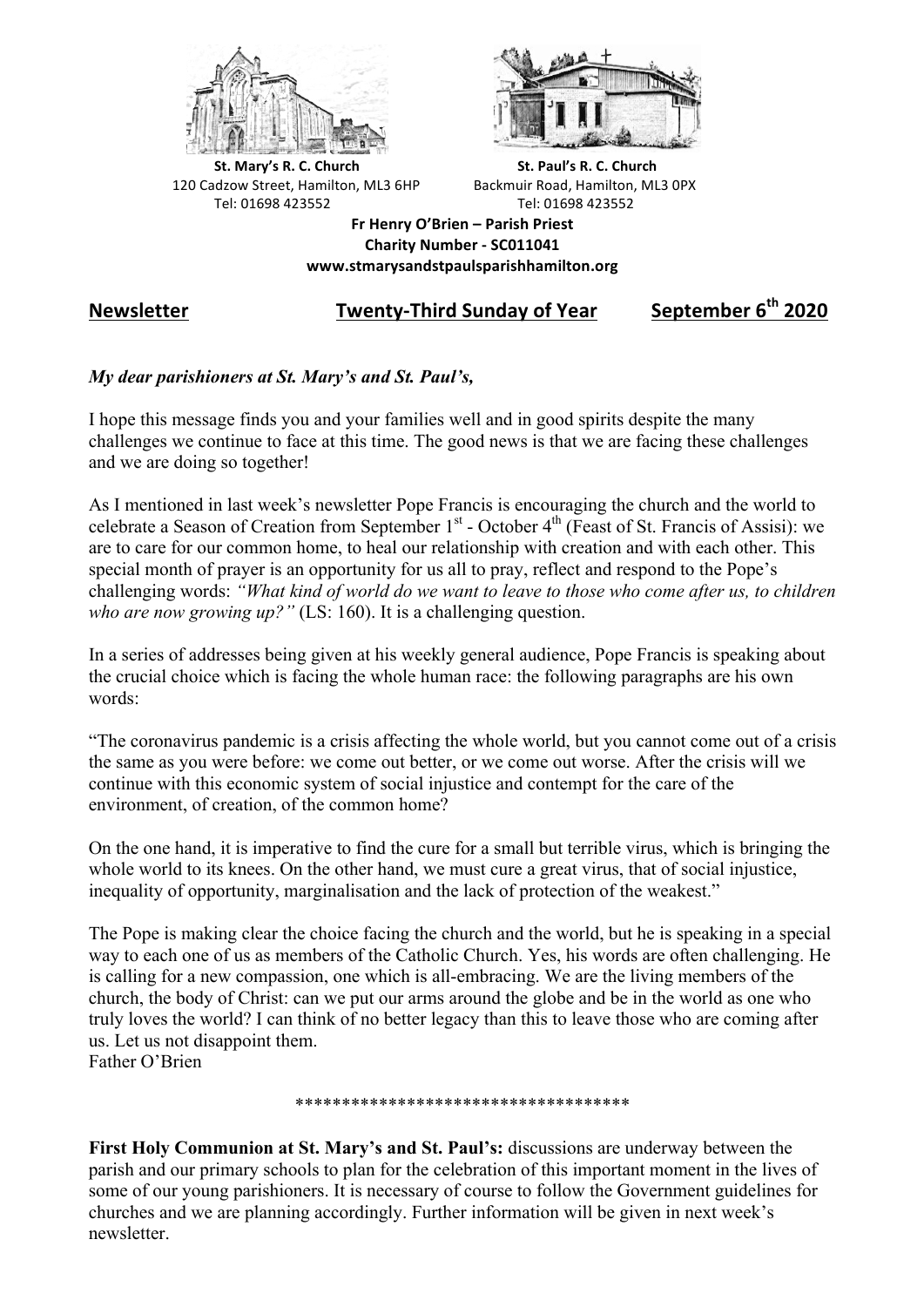**A Message from the Catholic Men's Society:** the CMS continue to meet via Zoom on Monday mornings at 11am to discuss matters of faith and practice in the modern world. Any men of the parish who wish to join in this conversation would be most welcome. Please contact Peter Lavery at laverypeter93@yahoo.com

**Booking for Weekday Masses** needs to be done on a weekly basis to allow for Requiems; booking for the coming week will be possible on Saturday evenings around 8pm. Thank you for your understanding and co-operation.

\*\*\*\*\*\*\*\*\*\*\*\*\*\*\*\*\*\*\*\*\*\*\*\*\*\*\*\*\*\*\*\*\*\*\*\*

## **St. Mary's has seating for thirty-six people (the balcony is not to be used) St. Paul's has seating for thirty people.**

*Please think about choosing St. Paul's for your visit as it may well be quieter there, especially on Sunday morning.*

**The Diocese has recommended that we have a booking system for places at the liturgy**; this is for safety reasons and also to ensure that people are not disappointed if they arrive at church and discover they cannot enter. For each service the parish **must** retain details of all those attending to ensure that contact tracing can be carried out if necessary.

**Please consult the parish website, stmarysandstpaulshamilton.org,** to book a place through **Eventbrite** or by phoning the church house. Details of our services will be given on the parish website, but please be aware that timings for Mass on the Sunday are different to our normal programme:

**Sunday services at St. Mary's: Saturday Vigil at 5.30pm and Sunday Morning at 10.30am Sunday Services at St. Paul's: Saturday Vigil at 4pm and Sunday Morning at 9.15am.**

**The weekday Masses this week will be at St. Mary's:**

**Monday at 10.30am is the Requiem for Mr. James Paul Glancy, requiescat in pace Tuesday at 10.am is the Requiem for Mrs. Margaret Flynn, requiescat in pace Wednesday at 10am**

*Please book through Eventbrite as this makes things easier for the stewards meeting you at the church door.*

*Please note that Government guidelines state that only 20 people are permitted to attend Requiems. This means that funerals should be looked upon as private family gatherings; thank you for your understanding and co-operation in this matter.*

**The guidelines from the Government advise** that on entering the building you will be asked to wear a face-covering (this can be a scarf rather than a face-mask) and use the sanitizing gel for your hands. You will then be shown to a seat. As you leave the building you will be asked to use the gel once more. I am sure that we will very quickly adjust to this 'new normal' for the moment.

**Thank you to those parishioners who have assisted in the re-opening** of our churches by acting as stewards or helping with the cleaning of the benches. I know others would like to help and through time we will need you all as it looks as though we are in this for the long haul!

**I am aware that the restrictions which are still in place** mean that for the foreseeable future we will be much fewer in number for Sunday Mass. The Scottish Bishops have asked the clergy to remind parishioners that the obligation to attend Sunday Mass remains suspended. This leads me to suggest that you consider attending one of the weekday Masses, especially if you are retired or still